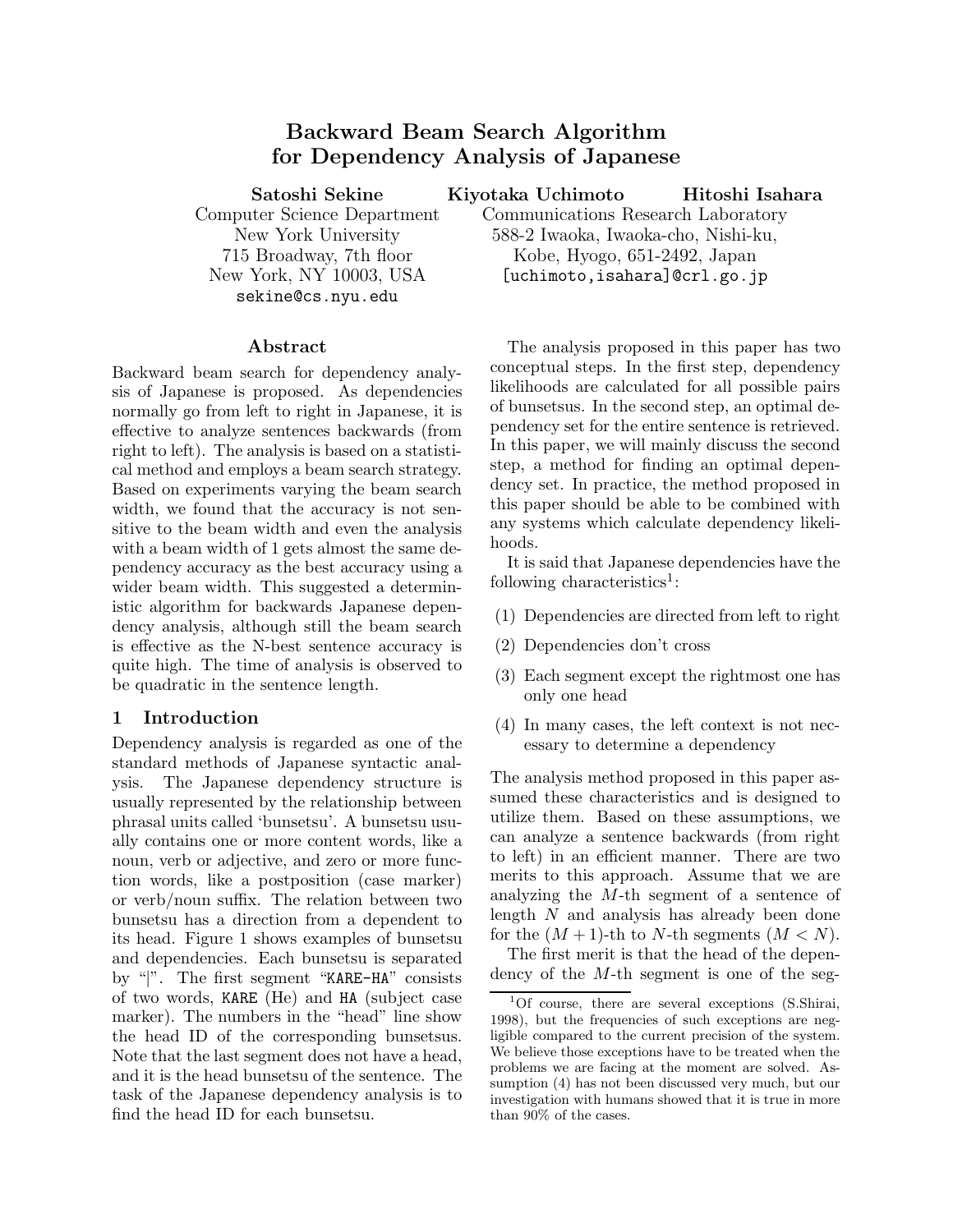

Figure 1: Example a Japanese sentence, bunsetsus and dependencies

ments between  $M + 1$  and N (because of assumption 1), which are already analyzed. Because of this, we don't have to keep a huge number of possible analyses, i.e. we can avoid something like active edges in a chart parser, or making parallel stacks in GLR parsing, as we can make a decision at this time. Also, we can use the beam search mechanism, by keeping only a certain number of analysis candidates at each segment. The width of the beam search can be easily tuned and the memory size of the process is proportional to the product of the input sentence length and the beam search width.

The other merit is that the possible heads of the dependency can be narrowed down because of the assumption of non-crossing dependencies (assumption 2). For example, if the K-th segment depends on the L-th segment  $(M < K < L)$ , then the M-th segment can't depend on any segments between  $K$  and  $L$ . According to our experiment, this reduced the number of heads to consider to less than 50%.

The technique of backward analysis of Japanese sentences has been used in rule-based methods, for example (Fujita, 1988). However, there are several difficulties with rulebased methods. First the rules are created by humans, so it is difficult to have wide coverage and keep consistency of the rules. Also, it is difficult to incorporate a scoring scheme in rule-based methods. Many such methods used heuristics to make deterministic decisions (and backtracking if it fails in a searching) rather than using a scoring scheme. However, the combination of the backward analysis and the statistical method has very strong advantages, one of which is the beam search.

# **2 Statistic framework**

We combined the backward beam search strategy with a statistical dependency analysis. The detail of our statistic framework is described in (Uchimoto et al., 1999). There have been a lot of proposals for statistical analysis, in many languages, in particular in English and Japanese (Magerman, 1995) (Sekine and Grishman, 1995) (Collins, 1997) (Ratnaparkhi, 1997) (K.Shirai et.al, 1998) (Fujio and Matsumoto, 1998) (Haruno et.al, 1997) (Ehara, 1998). One of the most advanced systems in English is proposed by Ratnaparkhi. It uses the Maximum Entropy (ME) model and both of the accuracy and the speed of the system are among the best reported to date. Our system uses the ME model, too. In the ME model, we define a set of features which are thought to be useful in dependency analysis, and it learns the weights of the features from training data. Our features include part-of-speech, inflections, lexical items, the existence of a comma or bracket between the segments, and the distance between the segments. Also, combinations of those features are used as additional features. The system calculates the probabilities of dependencies based on the model, which is trained using a training corpus. The probability of an entire sentence is derived from the product of the probabilities of all the dependencies in the sentence. We choose the analysis with the highest probability to be the analysis of the sentence. Although the accuracy of the analyzer is not the main issue of the paper, as any types of models which use dependency probabilities can be implemented by our method, the performance reported in (Uchimoto et al., 1999) is one of the best results reported by statistically based systems.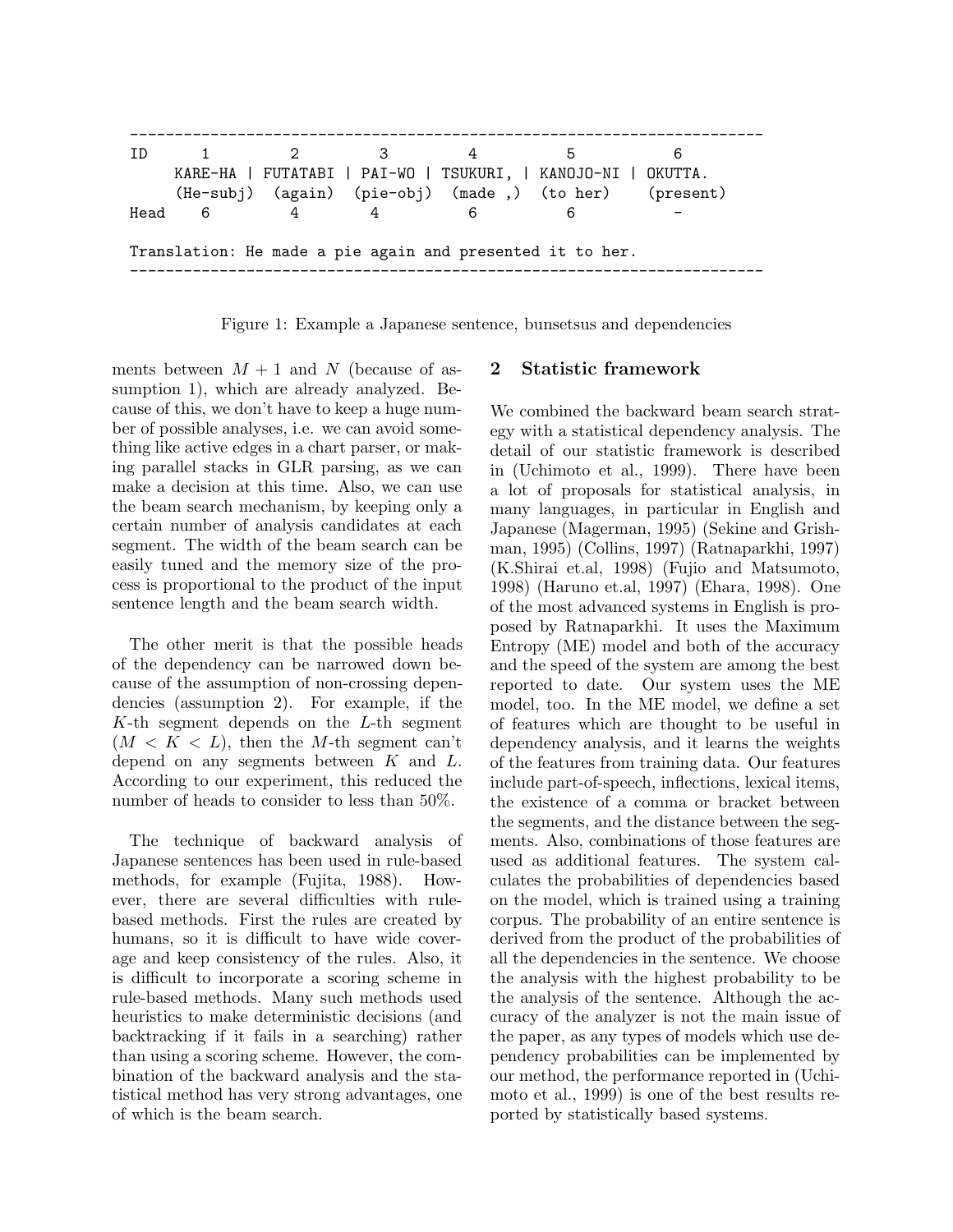# **3 Algorithm**

In this section, the analysis algorithm will be described. First the algorithm will be illustrated using an example, then the algorithm will be formally described. The main characteristics of the algorithm are the backward analysis and the beam search.

The sentence "KARE-HA FUTATABI PAI-WO TSUKURI, KANOJO-NI OKUTTA. (He made a pie again and presented it to her)" is used as an input. We assume the POS tagging and segmentation analysis have been done correctly before starting the process. The border of each segment is shown by "|". In the figures, the head of the dependency for each segment is represented by the segment number shown at the top of each segment.

#### ----------------------------------------------------------------- <Initial>

ID 1 2 3 4 5 6 KARE-HA | FUTATABI | PAI-WO | TSUKURI, | KANOJO-NI | OKUTTA. (He-subj) (again) (pie-obj) (made ,) (to her) (present)

-----------------------------------------------------------------

## Algorithm

1. Analyze up to the second segment from the end

The last segment has no dependency, so we don't have to analyze it. The second segment from the end always depends on the last segment. So the result up to the second segment from the end looks like the following.

| <up end="" from="" second="" segment="" the="" to=""></up> |                |   |     |                                                              |  |  |  |
|------------------------------------------------------------|----------------|---|-----|--------------------------------------------------------------|--|--|--|
|                                                            |                |   |     |                                                              |  |  |  |
| <b>TD</b>                                                  | $\overline{1}$ | 2 | - 3 |                                                              |  |  |  |
|                                                            |                |   |     | KARE-HA   FUTATABI   PAI-WO   TSUKURI,   KANOJO-NI   OKUTTA. |  |  |  |
|                                                            |                |   |     | (He-subj) (again) (pie-obj) (made,) (to her) (present)       |  |  |  |
| Cand                                                       |                |   |     |                                                              |  |  |  |
|                                                            |                |   |     |                                                              |  |  |  |

2. The third segment from the end

This segment ("TSUKURI,") has two dependency candidates. One is the 5th segment ("KANOJO-NI") and the other is the 6th segment ("OKUTTA"). Now, we use the probabilities calculated using the ME model in order to assign probabilities to the two candidates (Cand1 and Cand2 in the following figure). Let's assume the probabilities 0.1 and 0.9 respectively as an example. At the tail of each analysis, the total probability (the product of the probabilities of all dependencies) is shown. The candidates are sorted by the total probability.

| <up end="" from="" segment="" the="" third="" to=""></up> |   |               |              |                                                                                                                        |        |                        |  |  |
|-----------------------------------------------------------|---|---------------|--------------|------------------------------------------------------------------------------------------------------------------------|--------|------------------------|--|--|
| T <sub>D</sub>                                            | 1 | $\mathcal{D}$ | $\mathbf{3}$ | KARE-HA   FUTATABI   PAI-WO   TSUKURI,   KANOJO-NI   OKUTTA,<br>(He-subj) (again) (pie-obj) (made,) (to her) (present) | 5      | 6                      |  |  |
| Cand <sub>1</sub><br>Cand2                                |   |               |              | 6<br>5                                                                                                                 | 6<br>6 | $-$ (0.9)<br>$-$ (0.1) |  |  |

3. The fourth segment from the end

For each of the two candidates created at the previous stage, the dependencies of the fourth segment from the end ("PAI-WO") will be analyzed. For Cand1, the segment can't have a dependency to the fifth segment ("KANOJO-NI"), because of the noncrossing assumption. So the probabilities of the dependencies only to the fourth (Cand1-1) and the sixth (Cand1-2) segments are calculated. In the example, these probabilities are assumed to be 0.6 and 0.4. A similar analysis is conducted for Cand2 (here probabilities are assumed to be 0.5, 0.1 and 0.4) and three candidates are created (Cand2-1, Cand2-2 and Cand2-3).

|                        | <up end="" fourth="" from="" segment="" the="" to=""></up>                                                    |        |        |                          |
|------------------------|---------------------------------------------------------------------------------------------------------------|--------|--------|--------------------------|
| TD<br>(He-subi)        | з<br>2<br>KARE-HA   FUTATABI   PAI-WO   TSUKURI,   KANOJO-NI   OKUTTA.<br>(again) (pie-obj) (made ,) (to her) |        | 5      | 6<br>(present)           |
| $Cand1-1$<br>$Cand1-2$ | 4<br>6                                                                                                        | 6<br>6 | 6<br>6 | $-$ (0.54)<br>$-$ (0.36) |
| $Cand2-1$              | 4                                                                                                             | 5      | 6      | $-$ (0.05)               |
| $Cand2-2$              | 6                                                                                                             | 5      | 6      | $-$ (0.04)               |
| $Cand2-3$              | 5                                                                                                             | 5      | 6      | $-$ (0.01)               |

As the analysis proceeds, a large number (almost L!) of candidates will be created. However, by limiting the number of candidates at each stage, the total number of candidates can be reduced. This is the beam search, one of the characteristics of the algorithm. By observing the analyses in the example, we can easily imagine that this beam search may not cause a serious problem in performance, because the candidates with low probabilities may be incorrect anyway. For instance, when we set the beam search width  $= 3$ , then Cand 2-2 and Cand2-3 in the figure will be discarded at this stage, and hence won't be used in the following analyses. The relationship of the beam search width and the accuracy observed in our experiments will be reported in the next section.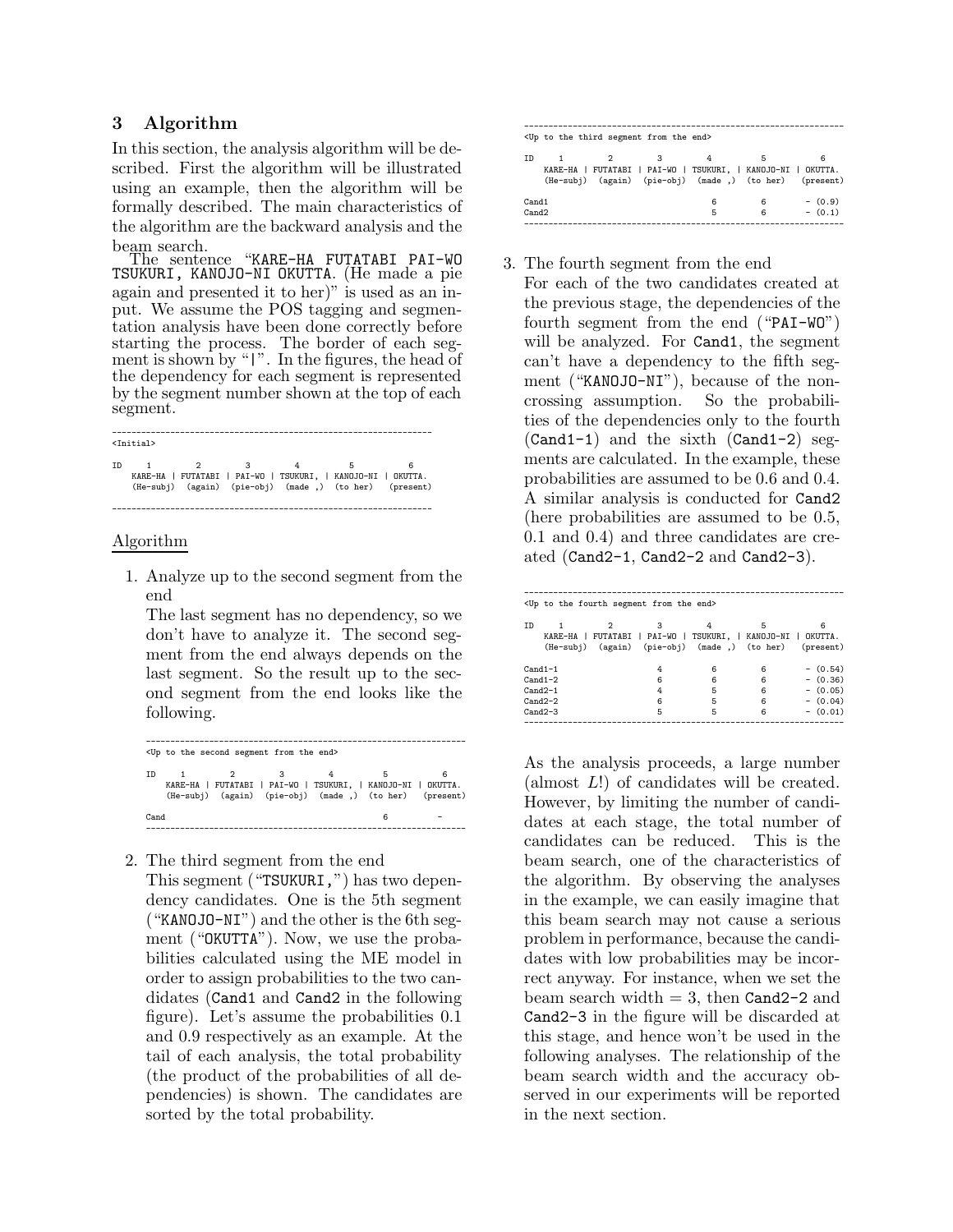4. Up to the first segment

The analyses are conducted in the same way up to the first segment. For example, the result of the analysis for the entire sentence will be shown below. (Appropriate probabilities are used.)

|                   |   | <up first="" segment="" the="" to=""></up> |   |                                                                                                                         |   |            |
|-------------------|---|--------------------------------------------|---|-------------------------------------------------------------------------------------------------------------------------|---|------------|
| TD                |   | 2                                          |   | KARE-HA   FUTATABI   PAI-WO   TSUKURI,   KANOJO-NI   OKUTTA.<br>(He-subj) (again) (pie-obj) (made, ) (to her) (present) | 5 | 6          |
| Cand1             | 6 |                                            |   | 6                                                                                                                       | 6 | $-$ (0.11) |
| Cand <sub>2</sub> | 4 | 4                                          | 6 | 6                                                                                                                       | 6 | $-$ (0.09) |
| Cand <sub>3</sub> | 6 |                                            | 6 | 5                                                                                                                       | 6 | $-$ (0.05) |
|                   |   |                                            |   |                                                                                                                         |   |            |

Now, the formal algorithm is described inductively in Figure 3. The order of the analysis is quadratic in the length of the sentence.

# **4 Experiments**

In this section, experiments and evaluations will be reported. We use the Kyoto University Corpus (version 2) (Kurohashi et.al, 1997), a hand created Japanese corpus with POS-tags, bunsetsu segments and dependency information. The sentences in the articles from January 1, 1994 to January 8, 1994 (7,960 sentences) are used for the training of the ME model, and the sentences in the articles of January 9, 1994 (1,246 sentences) are used for the evaluation. The sentences in the articles of January 10, 1994 are kept for future evaluations.

## **4.1 Basic Result**

The evaluation result of our system is shown in Table 1. The experiment uses the correctly segmented and part-of-speech tagged sentences of the Kyoto University corpus. The beam search width is set to 1, in other words, the system runs deterministically. Here, 'dependency accuracy'

Table 1: Evaluation

| Dependency accuracy   | $87.14\%$ (9814/11263) |
|-----------------------|------------------------|
| Sentence accuracy     | $40.60\%$ $(503/1239)$ |
| Average analysis time | $0.03 \text{ sec}$     |

is the percentage of correctly analyzed dependencies out of all dependencies. 'Sentence accuracy' is the percentage of the sentences in which all the dependencies are analyzed correctly.

## **4.2 Beam search width and accuracy**

In this subsection, the relationship between the beam width and the accuracy is discussed. In principle, the wider the beam search width, the more analyses can be retained and the better the accuracy can be expected. However, the result is somewhat different from the expectation. Table 2 shows the dependency accuracy and sentence accuracy for beam widths 1 through 20. The difference is very small, but the best

Table 2: Relationship between beam width and accuracy

| Beam width | Dependency | Sentence |
|------------|------------|----------|
|            | Accuracy   | Accuracy |
| 1          | 87.14      | 40.60    |
| 2          | 87.16      | 40.76    |
| 3          | 87.20      | 40.76    |
| 4          | 87.15      | 40.68    |
| 5          | 87.14      | 40.60    |
| 6          | 87.16      | 40.60    |
| 7          | 87.20      | 40.60    |
| 10         | 87.20      | 40.60    |
| 15         | 86.21      | 40.60    |
| 20         | 86.21      | 40.60    |

accuracy is obtained when the beam width is 11 (for the dependency accuracy), and 2 and 3 (for the sentence accuracy). This proves that there are cases where the analysis with the highest product of probabilities is not correct, but the analysis decided at each stage is correct. This is a very interesting result of our experiment, and it is related to assumption 4 regarding Japanese dependency, mentioned earlier.

This suggests that when we analyze a Japanese sentence backwards, we can do it deterministically without great loss of accuracy. Table 3 shows where the analysis with beam width 1 appears among the analyses with beam width 200. It shows that most deterministic analyses appear as the best analysis in the nondeterministic analyses. Also, among the deterministic analyses which are correct (503 sentences), 498 sentences  $(99.0\%)$  have the same analysis at the best rank in the 200-beam-width analyses. (Followed by 3 sentences at the second, 1 sentence each at the third and fifth rank.) It means that in most of the cases, the analysis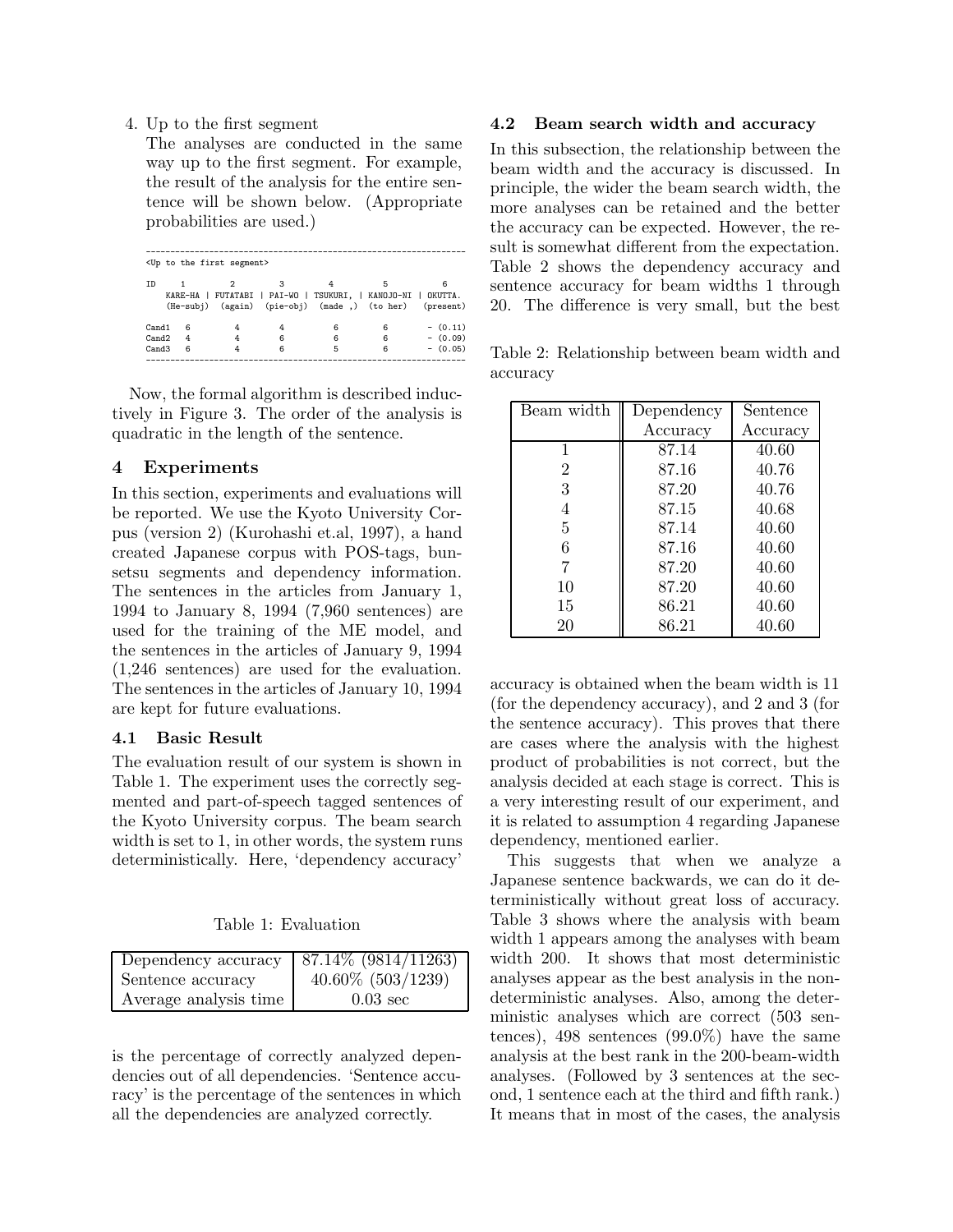----------------------------------------------------------------

## <Variable>

Length: Length of the input sentence in segments W: The beam search width C[len]: Candidate list; C for each segment keeps the top W partial analyses from that segment to the last segment.

<Initial Operation>

The second segment from the end depends on the last segment. This analysis is stored in C[Length-1].

<Inductive Operation>

Assume the analysis up to the (M+1)-th segment has been finished. For each candidate 'c' in C[M+1], do the following operation.

Compute the possible dependencies of the M-th segment compatible with 'c'. For each dependency, create a new candidate 'd' by adding the dependency to 'c'. Calculate the probability of 'd'. If  $C[M]$  has fewer than W entries, add 'd' to  $C[M]$ ; else if the probability of  $'d'$  > the probability of the least probable entry of C[M], replace this entry by 'd'; else ignore 'd'.

When the operation finishes for all candidates in  $C[M+1]$ , proceed to the analysis of the (M-1)-th segment.

Repeat the operation until the first segment is analyzed. The best analysis for the sentence is the best candidate in  $C[1]$ . ----------------------------------------------------------------

Figure 2: Formal Algorithm

with the highest probability at each stage also has the highest probability as a whole. This is related to assumption 4. The best analysis with the left context and the best analysis without the left context are the same 95% of the time in general, and 99% of the time if the analysis is correct. These numbers are much higher than our human experiment mentioned in the earlier footnote (note that the number here is the percentage in terms of sentences, and the number in the footnote is the percentage in terms of segments.) It means that we may get good accuracy even without left contexts in analyzing

Japanese dependencies.

#### **4.3 N-Best accuracy**

As we can generate N-best results, we measured N-best sentence accuracy. Figure 3 shows the N-best accuracy. N-best accuracy is the percentage of the sentences which have the correct analysis among its top N analyses. By setting a large beam width, we can observe N-best accuracy. The table shows the N-best accuracy when the beam width is set to 20. When we set  $N = 20, 78.5\%$  of the sentences have the correct analysis in the top 20 analyses. If we have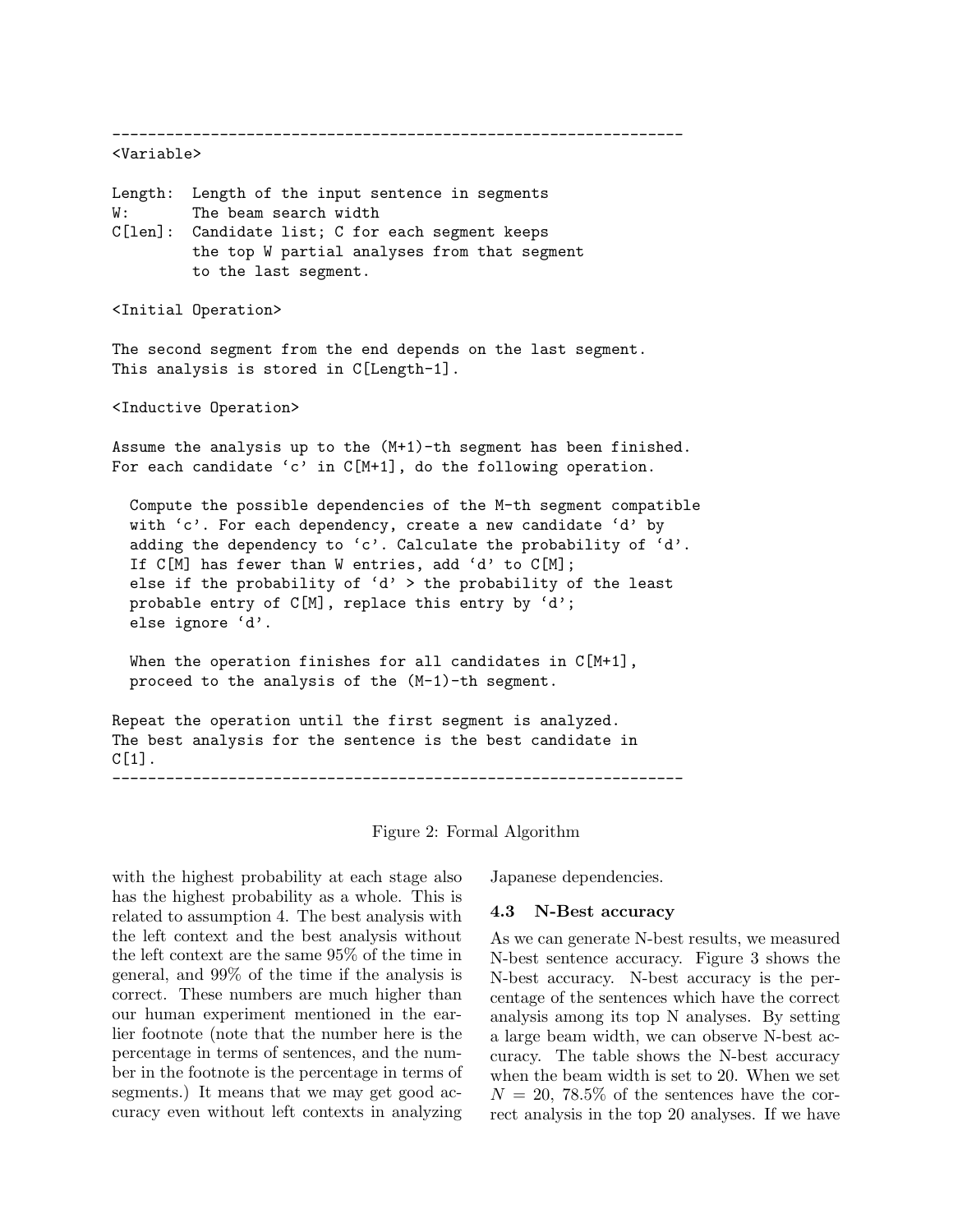Table 3: The rank of the deterministic analysis

| Rank      |        |               | IJ                 | $\mathbf +$ | G                   | O              |                    |       | 9  | ΤÛ             |
|-----------|--------|---------------|--------------------|-------------|---------------------|----------------|--------------------|-------|----|----------------|
| Frequency | 1175   | 20            |                    | 8           | 4                   | 2              |                    |       | 0  | v              |
| $(\% )$   | (95.3) | $1.6^{\circ}$ | $\left(0.9\right)$ | (0.6)       | $\left( 0.3\right)$ | $^{\prime}0.2$ | $\left(0.1\right)$ | (0.2) |    | (0.2)          |
| Rank      |        | 12            | 13                 | 14          | 15                  | 16             | 17                 | 18    | 19 | 20<br>and more |
|           |        |               |                    |             |                     |                |                    |       |    |                |
| Frequency |        |               |                    |             |                     | U              |                    |       | U  |                |



Figure 3: N-best sentence Accuracy

an ideal system for finding the correct analysis among them, which may use semantic or context information, we can have a very accurate analyzer.

We can make two interesting observations from the result. The accuracy of the 1-best analysis is about 40%, which is more than half of the accuracy of 20-best analysis. This shows that although the system is not perfect, the computation of the probabilities is probably good in order to find the correct analysis at the top rank.

The other point is that the accuracy is saturated at around 80%. Improvement over 80% seems very difficult even if we use a very large beam width  $W$ . (If we set  $W$  to the number of all possible combinations, which means almost L! for sentence length L, we can get  $100\%$ N-best accuracy, but this is not worth considering.) This suggests that we have missed something important. In particular, from our investigation of the result, we believe that coordinate structure is one of the most important factors to improve the accuracy. This remains one area of future work.

#### **4.4 Speed of the analysis**

Based on the formal algorithm, the analysis time can be estimated as proportional to the square of the input sentence length. Figure 4 shows the relationship between the analysis time and the sentence length when we set the beam width to 1. We use a Sun Ultra10 machine and the process size is about 8M byte. We can see that the actual analyzing time al-



Figure 4: Relationship between sentence length and analyzing time

most follows the quadratic curve. The average analysis time is 0.03 second and the average sentence length is 10 segments. The analysis time for the longest sentence (41 segments) is 0.29 second. We have not optimized the program in terms of speed and there is room to shrink the process size.